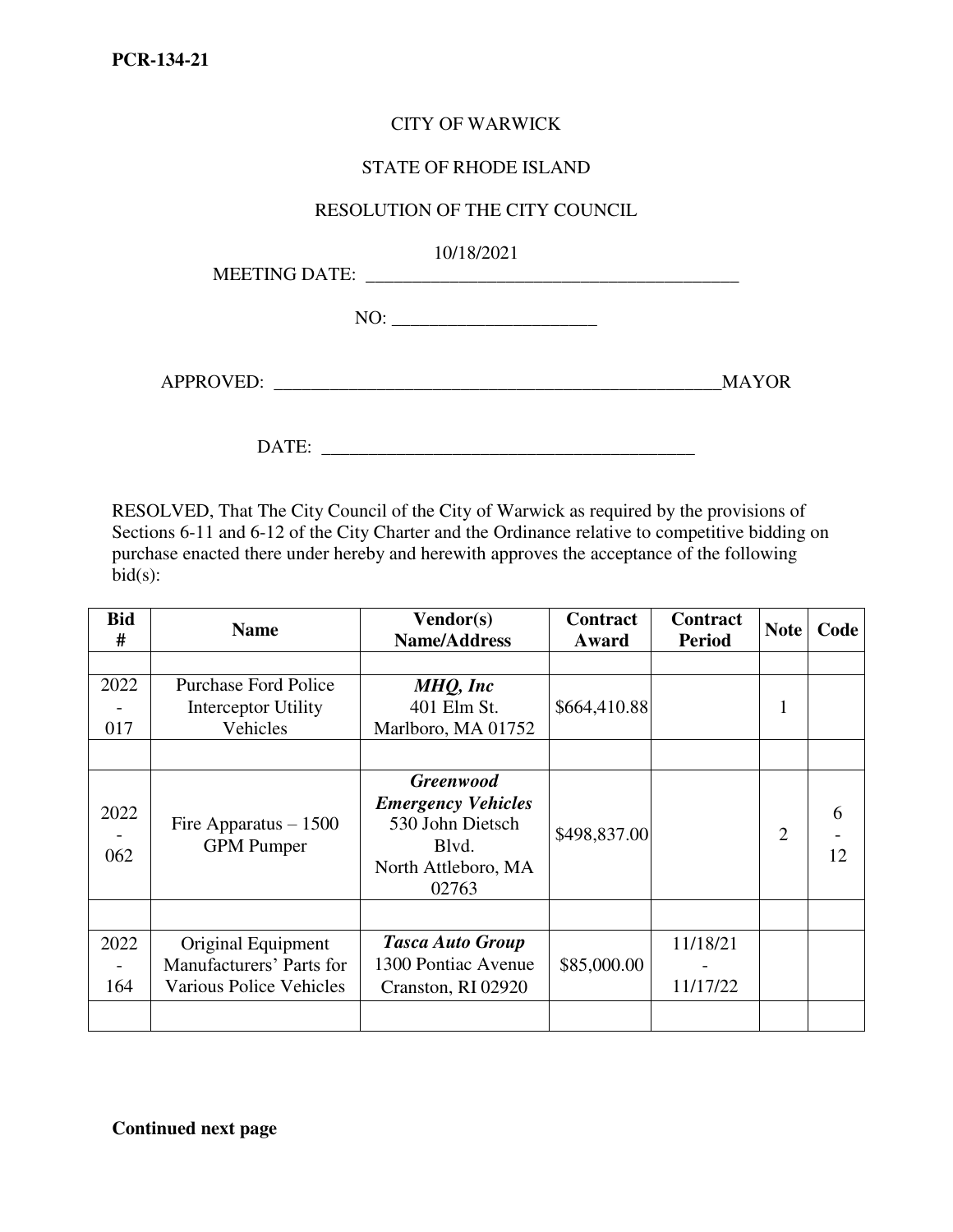| <b>Bid</b><br># | <b>Name</b>                                                                              | Vendor(s)<br><b>Name/Address</b>                                                                                                                                                                                                                  | <b>Contract</b><br>Award | Contract<br><b>Period</b>   | <b>Note</b>    | Code    |
|-----------------|------------------------------------------------------------------------------------------|---------------------------------------------------------------------------------------------------------------------------------------------------------------------------------------------------------------------------------------------------|--------------------------|-----------------------------|----------------|---------|
|                 |                                                                                          |                                                                                                                                                                                                                                                   |                          |                             |                |         |
| 2021<br>363     | <b>Repairs to Compressor</b><br>Equipment<br>Thayer/Warburton                            | Environmental<br>Systems, Inc.<br>6 Howard Ireland<br>Drive<br>Attleboro, MA 02703                                                                                                                                                                | \$60,000.00              |                             | 3              | 6<br>12 |
| 2021<br>169     | <b>Structural Firefighting</b><br><b>Coats and Pants</b>                                 | Fire Tech & Safety of<br><b>New England Inc.</b><br>100 Business Park<br>Drive<br>Tyngsborough, MA<br>01879                                                                                                                                       | \$59,000.00              |                             | $\overline{4}$ | 6<br>12 |
| 2021<br>093     | Maintenance Contract for<br>Xerox Multifunctional<br>Copiers and HP LaserJet<br>Printers | A-1 Copier Sales,<br>Service, & Supply<br>Inc.<br>76 East Street<br>Pawtucket, RI 02860                                                                                                                                                           | \$10,000.00              | 10/1/21<br>9/30/22          | 5              | 6<br>12 |
|                 |                                                                                          |                                                                                                                                                                                                                                                   |                          |                             |                |         |
| 2022<br>213     | Replacement of Time<br>Clock System                                                      | <b>Easy Workforce</b><br><b>Software</b><br>3141 Commerce<br>Parkway<br>Miramar, FL 33025                                                                                                                                                         | \$8,832.46               | Date of<br>award<br>6/30/22 |                | 56<br>6 |
|                 |                                                                                          |                                                                                                                                                                                                                                                   |                          |                             |                |         |
| 2022<br>165     | Various Replacement<br><b>Automotive Parts for Police</b><br>Department                  | <b>Action Auto Parts,</b><br>Inc.<br>795 North Main St.<br>Providence, RI 02904<br><b>East Coast Terminals</b><br>Inc.<br>267 Allen Street<br>Springfield, MA<br>01108<br><b>Raps Auto Supply</b><br>(NAPA)<br>3666 West Shore Rd.<br>Warwick, RI | \$28,000.00              | 11/18/21<br>11/17/22        |                |         |
|                 |                                                                                          |                                                                                                                                                                                                                                                   |                          |                             |                |         |

**Continued next page**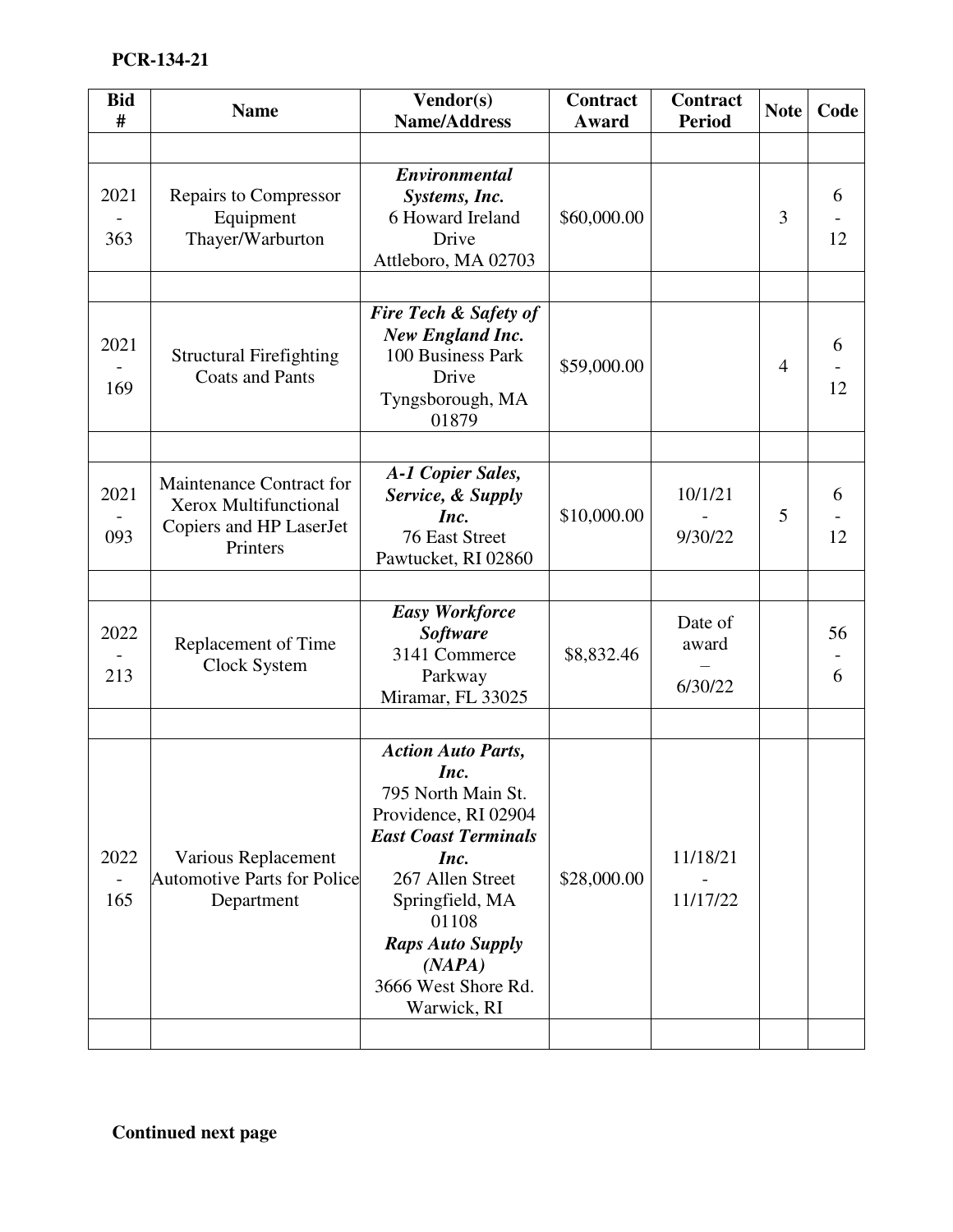| <b>Bid</b><br># | <b>Name</b>                                                                    | Vendor(s)<br><b>Name/Address</b>                                                                                                                                                                                                                                                                                                                                                         | <b>Contract</b><br>Award | Contract<br><b>Period</b>         | <b>Note</b> | Code    |
|-----------------|--------------------------------------------------------------------------------|------------------------------------------------------------------------------------------------------------------------------------------------------------------------------------------------------------------------------------------------------------------------------------------------------------------------------------------------------------------------------------------|--------------------------|-----------------------------------|-------------|---------|
|                 |                                                                                |                                                                                                                                                                                                                                                                                                                                                                                          |                          |                                   |             |         |
| 2022<br>182     | Police Breast-Hat Badges,<br>Insignias, Name Plates &<br><b>Mourning Bands</b> | <b>Central Equipment,</b><br>LLC<br>PO Box 781<br>34 Barstow Street<br>Mattapoisett, MA<br>02739                                                                                                                                                                                                                                                                                         | \$10,000.00              | 1/12/22<br>1/11/23                |             |         |
| 2022<br>204     | Livescan Machine<br>Maintenance                                                | Thales DIS USA, Inc.<br>2964 Bradley Street<br>Pasadena, CA 91107                                                                                                                                                                                                                                                                                                                        | \$2,850.00               | 2/1/22<br>1/31/23                 |             | 56<br>6 |
| 2022<br>156     | Firefighting Tools $\&$<br>Equipment                                           | <b>Fire Tech and Safety</b><br>100 Business Park<br>Drive<br>Tyngsborough, MA<br>01879<br>TechnicalRescue.com<br>Inc.<br>4973 SW 105 <sup>th</sup> Way<br>Cooper City, FL<br>33328<br><b>MES/Shipman's Fire</b><br><b>Equipment Co, Inc.</b><br>172 Cross Road<br>Waterford, CT 06385<br><b>Warwick Industrial</b><br><b>Fasteners</b><br>50 Pennsylvania<br>Avenue<br>Warwick, RI 02888 | \$40,000.00              | One year<br>from date of<br>award |             |         |
| 2022            | Dive Equipment & Repair                                                        | <b>Giant Stride Dive</b><br><b>Shop</b><br>1935 Warwick                                                                                                                                                                                                                                                                                                                                  | \$20,000.00              | Two years<br>from date of         |             |         |
| 146             |                                                                                | Avenue<br>Warwick, RI 02889                                                                                                                                                                                                                                                                                                                                                              |                          | award                             |             |         |
|                 |                                                                                |                                                                                                                                                                                                                                                                                                                                                                                          |                          |                                   |             |         |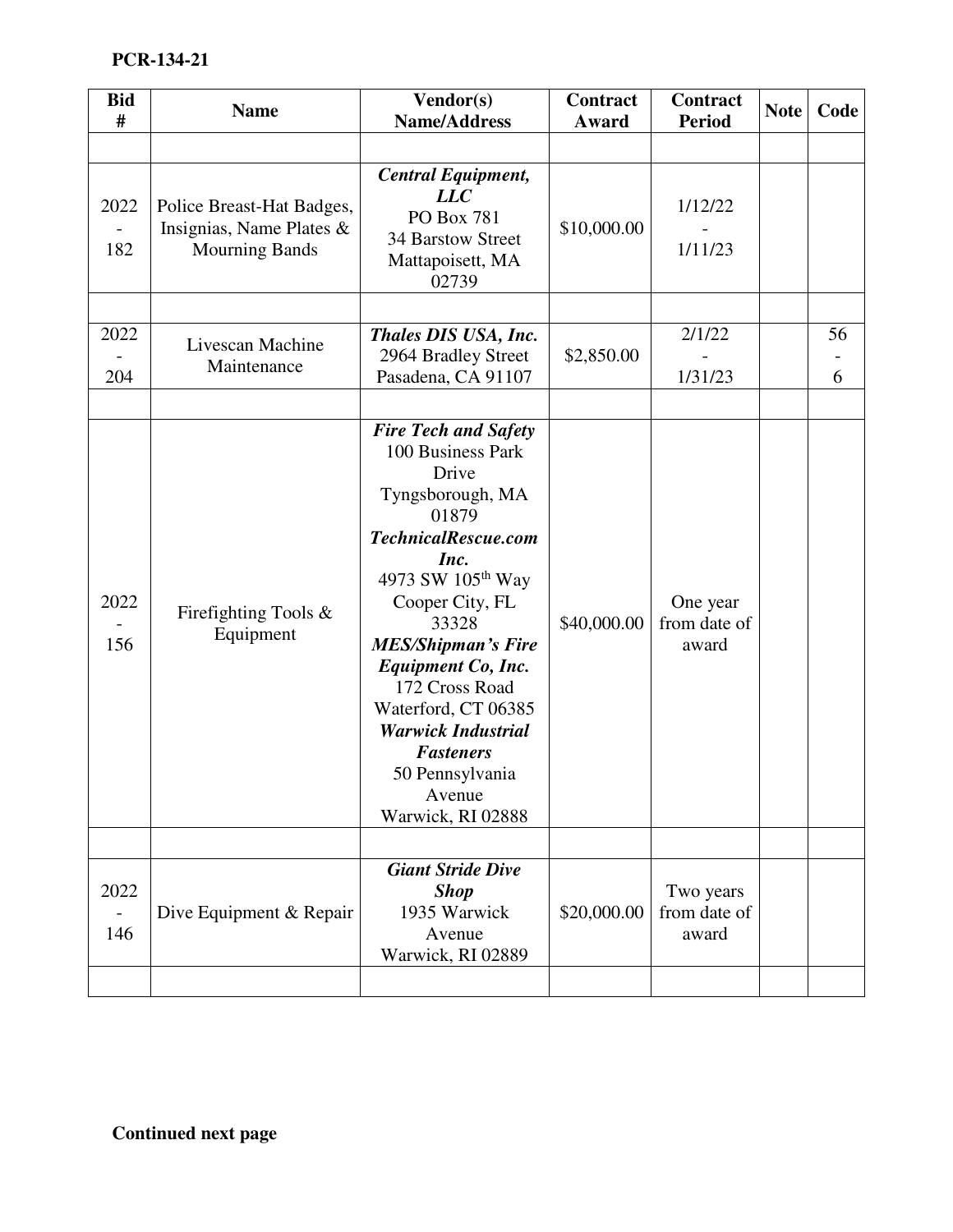| <b>Bid</b><br># | <b>Name</b>                                                                        | Vendor(s)<br><b>Name/Address</b>                                                                                 | <b>Contract</b><br>Award | <b>Contract</b><br><b>Period</b> | <b>Note</b>    | Code    |    |
|-----------------|------------------------------------------------------------------------------------|------------------------------------------------------------------------------------------------------------------|--------------------------|----------------------------------|----------------|---------|----|
|                 |                                                                                    |                                                                                                                  |                          |                                  |                |         |    |
| 2021            | Professional Landscape<br><b>Architectural Services</b>                            | <b>BETA GROUP, Inc.</b><br>701 George                                                                            | No monies                | 2/4/22                           | 6              | 6       |    |
| 208             | <b>Apponaug Recreation</b><br>Complex & Clegg Field                                | Washington Highway<br>Lincoln, RI 02865                                                                          | requested                |                                  | 2/3/23         |         | 12 |
| 2022<br>212     | Repairs to RS59 & RS63                                                             | <b>Ballard Mack</b><br>280 Scituate Ave.<br>Johnston, RI 02919                                                   | \$9,317.00               |                                  |                | 56<br>6 |    |
|                 |                                                                                    |                                                                                                                  |                          |                                  |                |         |    |
| 2021<br>364     | <b>Engineering Services for</b><br><b>Lincoln Ave Transmission</b><br>Main Phase 1 | <b>Stantec Consulting</b><br>Services, Inc.<br>65 Network Drive 2 <sup>nd</sup><br>Floor<br>Burlington, MA 01803 | \$30,000.00              |                                  | $\overline{7}$ | 6<br>12 |    |
| 2022<br>171     | Five Year Rate Study                                                               | <b>Pioneer Consulting</b><br>Group, Inc.<br>PO Box 73<br>Harwich Port, MA<br>02646                               | \$17,500.00              |                                  |                |         |    |
| 2022<br>159     | Design, Print, and Mail<br><b>Consumer Confidence</b><br>Report                    | Graphic Image, Inc.<br>561 Boston Post Road<br>Milford, CT 06460                                                 | \$10,859.00              |                                  | 8              |         |    |

AND BE IT FURTHER RESOLVED, That such purchase or contract be awarded to the lowest responsible bidder.

1. **BE IT FURTHER RESOLVED, THAT** this Resolution is an affirmative action of the City Council of the City toward the execution and delivery of the Lease Purchase Financing Documents in accordance with the purposes of the laws of the State. This Resolution constitutes the City's declaration of official intent, pursuant to Treasury Regulation 1.150(2), to reimburse the City for certain expenditures paid on or after the date of which is sixty (60) days prior to the date of this Resolution, but prior to the execution and delivery of the Lease Purchase Financing Documents. Such amounts to be reimbursed shall not exceed \$664,410.88\_\_ and shall be reimbursed not later than eighteen (18) months after (a) the date on which the expenditure is paid or (b) the date the property is placed in service or abandoned, but in no event later than three (3) years after the date the expenditure is paid.